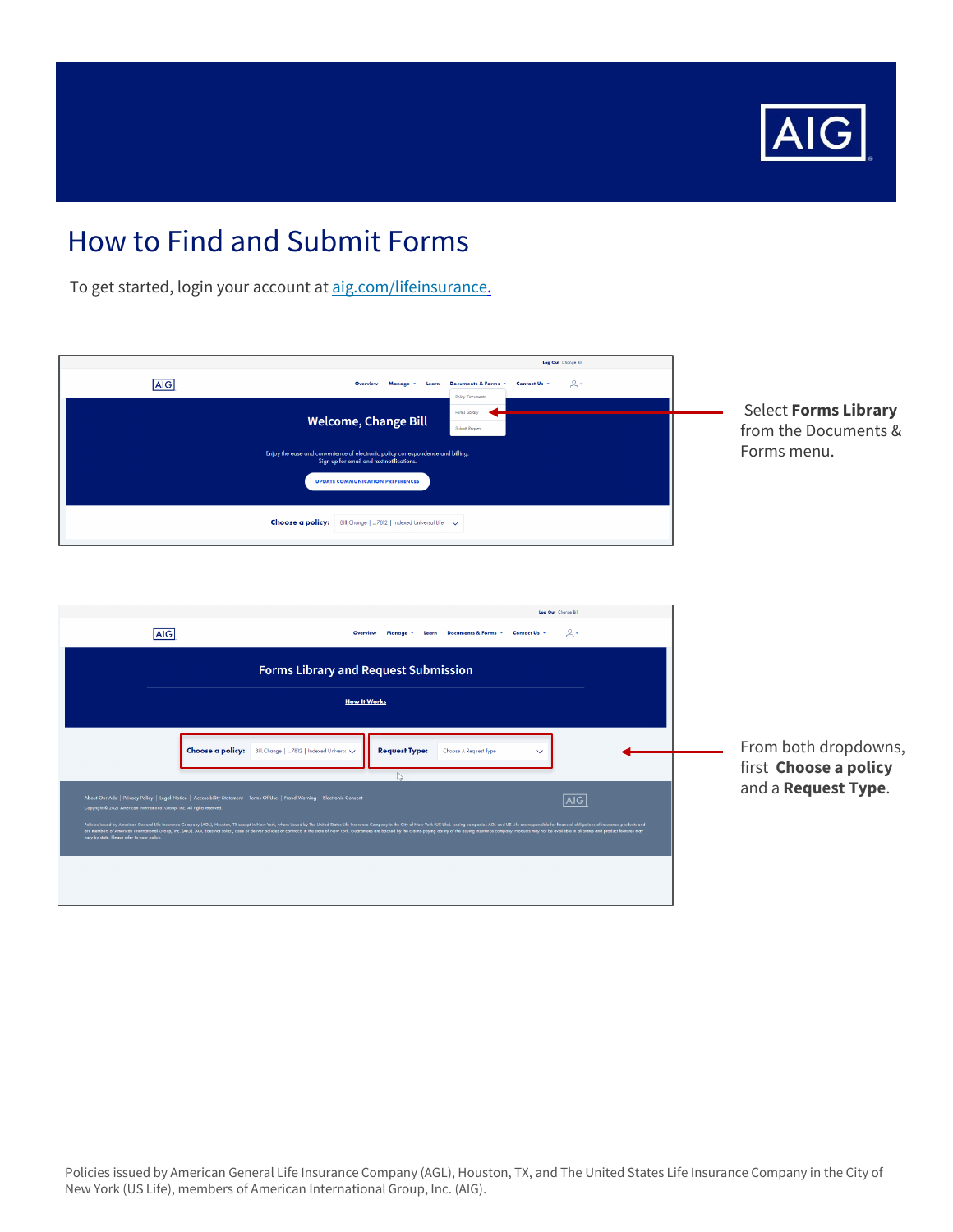Page 2 of 4

| Log Out Change Bill<br><b>AIG</b><br>$\mathbb{R}^+$<br>Documents & Forms * Contact Us<br>Overview<br>Manage *<br>Learn                                                                                                                                                                                                                                                                                                                                                                                                                                                                                                                                                                                                                           |                       |
|--------------------------------------------------------------------------------------------------------------------------------------------------------------------------------------------------------------------------------------------------------------------------------------------------------------------------------------------------------------------------------------------------------------------------------------------------------------------------------------------------------------------------------------------------------------------------------------------------------------------------------------------------------------------------------------------------------------------------------------------------|-----------------------|
| <b>Forms Library and Request Submission</b>                                                                                                                                                                                                                                                                                                                                                                                                                                                                                                                                                                                                                                                                                                      |                       |
| <b>How It Works</b>                                                                                                                                                                                                                                                                                                                                                                                                                                                                                                                                                                                                                                                                                                                              |                       |
| Choose a policy:<br>Bill, Change   7812   Indexed Universa<br><b>Request Type:</b><br><b>Beneficiary Change</b><br>$\checkmark$                                                                                                                                                                                                                                                                                                                                                                                                                                                                                                                                                                                                                  |                       |
| <b>Beneficiary Change: Download</b><br><b>A RESPUTATION FOR DISTANCE AND DESCRIPTION</b><br>Complete online unless other signatures, such as an assignee, are required, or if the Owner<br>lives, is domiciled, or is sitused in MA.                                                                                                                                                                                                                                                                                                                                                                                                                                                                                                             | <b>Click Download</b> |
|                                                                                                                                                                                                                                                                                                                                                                                                                                                                                                                                                                                                                                                                                                                                                  |                       |
| Drag and Drop or Browse for File<br>Allowable file types are JPEG, PNG, TIFF, PDF, DOC and DOCX.                                                                                                                                                                                                                                                                                                                                                                                                                                                                                                                                                                                                                                                 |                       |
| <b>SUBMIT</b><br><b>CANCEL</b>                                                                                                                                                                                                                                                                                                                                                                                                                                                                                                                                                                                                                                                                                                                   |                       |
| About Our Ads   Privacy Policy   Legal Notice   Accessibility Statement   Terms Of Use   Fraud Warning   Electronic Consent<br> A G <br>Copyright @ 2021 American International Group, Inc. All rights reserved.<br>Policies issued by American General Life Insurance Company (AGL), Houston, TX except in New York, where issued by The United States Life Insurance Company in the City of New York, [US Life]. Issuing companies AGL and US Li<br>and are members of American International Group, Inc. (AIG). AGL does not solicit, issue or deliver policies or contracts in the state of New York. Guarantees are backed by the claims-paying ability of the issuing insuranc<br>features may vary by state. Please refer to your policy. |                       |

| $\equiv$ Change of Beneficiary |                                                                                                                            | $1/4$ - 100% + $\Box$ $\Diamond$                                                                                                                                                                                                                                                                                                                                                      |                       |                                                    |                    |                              | п<br>e                                    |
|--------------------------------|----------------------------------------------------------------------------------------------------------------------------|---------------------------------------------------------------------------------------------------------------------------------------------------------------------------------------------------------------------------------------------------------------------------------------------------------------------------------------------------------------------------------------|-----------------------|----------------------------------------------------|--------------------|------------------------------|-------------------------------------------|
|                                |                                                                                                                            |                                                                                                                                                                                                                                                                                                                                                                                       |                       |                                                    |                    |                              | With your changes<br>Without your changes |
|                                | American General Life Insurance Company                                                                                    | The United States Life Insurance Company in the City of New York                                                                                                                                                                                                                                                                                                                      |                       |                                                    |                    | <b>Change of Beneficiary</b> |                                           |
|                                | obligations or payments.<br>Mailing Instructions: Send form(s) to:                                                         | In this form, the "Company" refers to the insurance company whose name is checked above. The Company shown above is solely<br>responsible for the obligation and payment of benefits under any policy that it may issue. No other                                                                                                                                                     |                       |                                                    |                    |                              |                                           |
|                                |                                                                                                                            | Standard Address . PO Box 818005 . Cleveland, OH 44181 . Fax: 855-601-1834<br>Variable Life Service Center . PO Box 818016 . Cleveland, OH 44181 . Fax: 844-430-2639                                                                                                                                                                                                                  |                       |                                                    |                    |                              |                                           |
|                                | <b>Section A - Existing Policy Information</b><br>Please fill out all applicable information below.<br>Policy Number: Test |                                                                                                                                                                                                                                                                                                                                                                                       |                       |                                                    |                    |                              |                                           |
|                                | <b>Insured Name(s)</b>                                                                                                     | *Required<br>*Required                                                                                                                                                                                                                                                                                                                                                                |                       | <b>SSN/ITIN or EIN:</b>                            |                    | *Required                    |                                           |
|                                | <b>Owner Name:</b><br><b>Address:</b>                                                                                      | *Required                                                                                                                                                                                                                                                                                                                                                                             | <b>Primary Phone:</b> | <b>SSN/ITIN or EIN:</b>                            |                    | *Required                    |                                           |
|                                | <b>Co-Owner Name(s):</b>                                                                                                   | $\Box$ Check here if this is a permanent address change                                                                                                                                                                                                                                                                                                                               | <b>Email Address:</b> | <b>Alternate Phone:</b><br><b>SSN/ITIN or EIN:</b> |                    |                              |                                           |
|                                | <b>Address:</b>                                                                                                            | If anniicable                                                                                                                                                                                                                                                                                                                                                                         | <b>Primary Phone:</b> | Alternate Phone:                                   |                    | If applicable                |                                           |
|                                | Assignee, Irrevocable Beneficiary,<br>Other Name (if applicable):                                                          | □ Check here if this is a permanent address change                                                                                                                                                                                                                                                                                                                                    | <b>Email Address:</b> | <b>SSN/ITIN or EIN:</b>                            |                    |                              |                                           |
|                                | <b>Section B - Beneficiary Designations</b>                                                                                | If applicable                                                                                                                                                                                                                                                                                                                                                                         |                       |                                                    |                    | If applicable                |                                           |
|                                |                                                                                                                            | One or more of the following may be checked. If nothing is checked, the designation will be in effect for the base insured only. Must<br>be of legal age, if not Minor Beneficiary Clause must be completed.<br>Designation is in effect for Base Insured ESpouse Insured ED then<br>* Primary Beneficiary must be completed even if only contingent beneficiaries are to be changed. |                       |                                                    |                    |                              |                                           |
|                                | No.<br>Name                                                                                                                | DOR<br>mm/dd/wy                                                                                                                                                                                                                                                                                                                                                                       | <b>SSN</b>            | Phone<br>Number                                    | Relationship Share | Beneficiary<br>×<br>Type     |                                           |
|                                | Address:                                                                                                                   |                                                                                                                                                                                                                                                                                                                                                                                       | <b>Fmail:</b>         |                                                    |                    | Primary*<br>Contingent       |                                           |
|                                | Address:                                                                                                                   |                                                                                                                                                                                                                                                                                                                                                                                       | <b>Email:</b>         |                                                    |                    | Primary<br>Contingent        |                                           |
|                                |                                                                                                                            |                                                                                                                                                                                                                                                                                                                                                                                       |                       |                                                    |                    | Primary                      |                                           |
|                                | Address:                                                                                                                   |                                                                                                                                                                                                                                                                                                                                                                                       | <b>Email:</b>         |                                                    |                    | Contingent                   |                                           |
|                                |                                                                                                                            |                                                                                                                                                                                                                                                                                                                                                                                       |                       |                                                    |                    | Primary<br><b>TConfer</b>    |                                           |

Begin filling in the form fields and save the document, with your changes, to your computer.

*Note: Include all information marked as Required.*

*Forms will specify if a signature is required or not. If a signature is required, please print and sign the completed form before uploading and submitting.*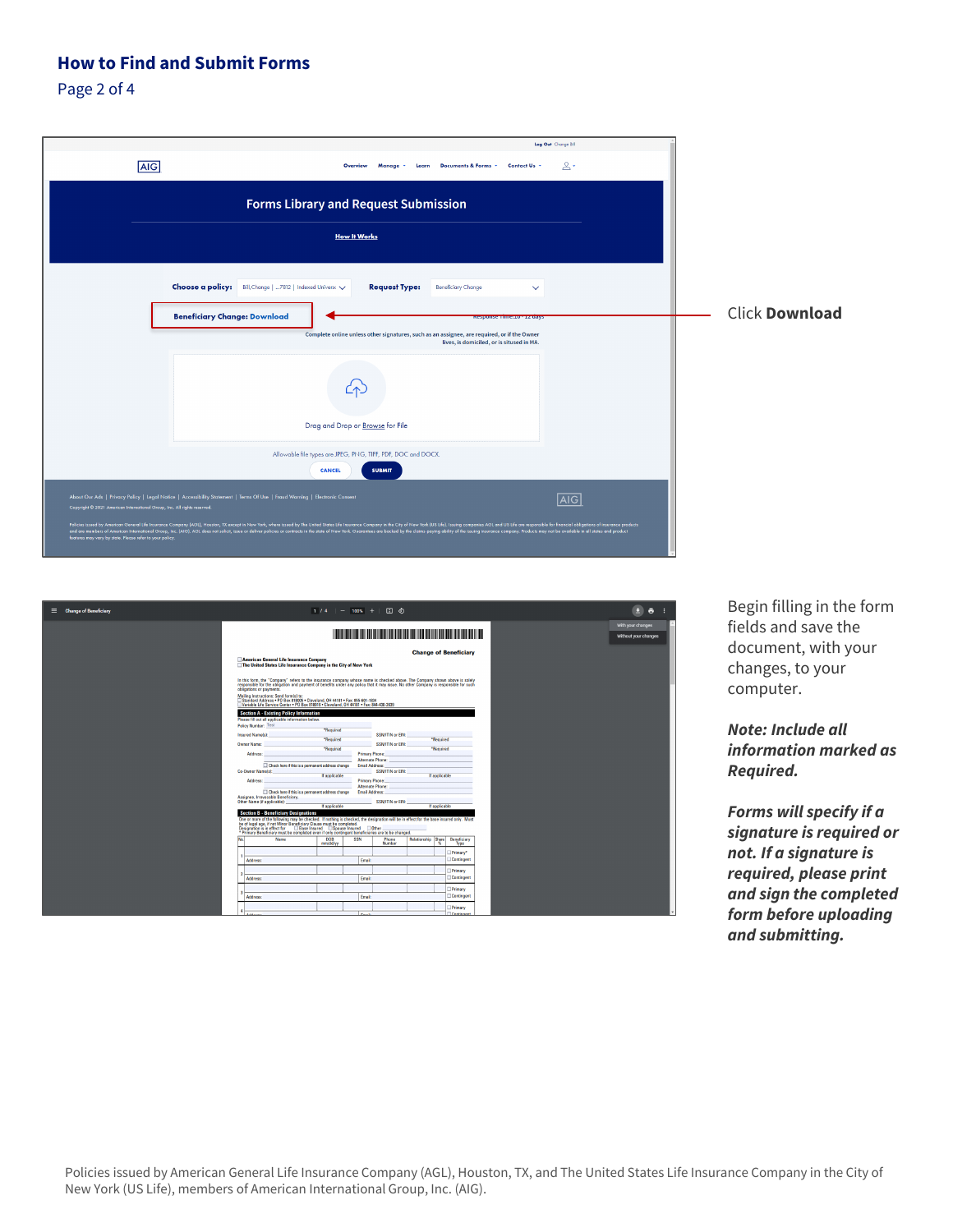Page 3 of 4



#### Save the completed form to your computer.

|                                                                                                                                      |                                                                                                                             |                                                                                                                                                                                                                                                                                                                                                                                                                                                                                                    |                                                                                                                           | Log Out Change Bill |  |  |  |
|--------------------------------------------------------------------------------------------------------------------------------------|-----------------------------------------------------------------------------------------------------------------------------|----------------------------------------------------------------------------------------------------------------------------------------------------------------------------------------------------------------------------------------------------------------------------------------------------------------------------------------------------------------------------------------------------------------------------------------------------------------------------------------------------|---------------------------------------------------------------------------------------------------------------------------|---------------------|--|--|--|
| <b>AIG</b>                                                                                                                           |                                                                                                                             | Overview<br>Manage -                                                                                                                                                                                                                                                                                                                                                                                                                                                                               | Contact Us -<br>Documents & Forms *<br>Learn                                                                              | 으 -                 |  |  |  |
| <b>Forms Library and Request Submission</b>                                                                                          |                                                                                                                             |                                                                                                                                                                                                                                                                                                                                                                                                                                                                                                    |                                                                                                                           |                     |  |  |  |
|                                                                                                                                      |                                                                                                                             | <b>How It Works</b>                                                                                                                                                                                                                                                                                                                                                                                                                                                                                |                                                                                                                           |                     |  |  |  |
|                                                                                                                                      | <b>Choose a policy:</b> Bill, Change    7812   Indexed Universa $\vee$                                                      | <b>Request Type:</b>                                                                                                                                                                                                                                                                                                                                                                                                                                                                               | <b>Beneficiary Change</b><br>$\checkmark$                                                                                 |                     |  |  |  |
|                                                                                                                                      | <b>Beneficiary Change: Download</b>                                                                                         |                                                                                                                                                                                                                                                                                                                                                                                                                                                                                                    | Response Time:10 - 12 days<br>Complete online unless other signatures, such as an assignee, are required, or if the Owner |                     |  |  |  |
|                                                                                                                                      | lives, is domiciled, or is sitused in MA.                                                                                   |                                                                                                                                                                                                                                                                                                                                                                                                                                                                                                    |                                                                                                                           |                     |  |  |  |
| Drag and Drop or Browse for File<br>Allowable file types are JPEG, PNG, TIFF, PDF, DOC and DOCX.                                     |                                                                                                                             |                                                                                                                                                                                                                                                                                                                                                                                                                                                                                                    |                                                                                                                           |                     |  |  |  |
| Copyright @ 2021 American International Group, Inc. All rights reserved.<br>features may vary by state. Please refer to your policy. | About Our Ads   Privacy Policy   Legal Notice   Accessibility Statement   Terms Of Use   Fraud Warning   Electronic Consent | <b>CANCEL</b><br><b>SUBMIT</b><br>Policies issued by American General Life Insurance Company [AGL], Houston, TX except in New York, where issued by The United States Life Insurance Company in the City of New York, Company in the City of New York (US Life).<br>and are members of American International Group, Inc. (AIG). AGL does not solicit, issue or deliver policies or contracts in the state of New York. Guarantees are backed by the claims-paying ability of the issuing insuranc |                                                                                                                           | <b>AIG</b>          |  |  |  |

To upload the completed form for submission, return to the Forms Library and Request Submission page and click **Browse** to locate the previously saved form.